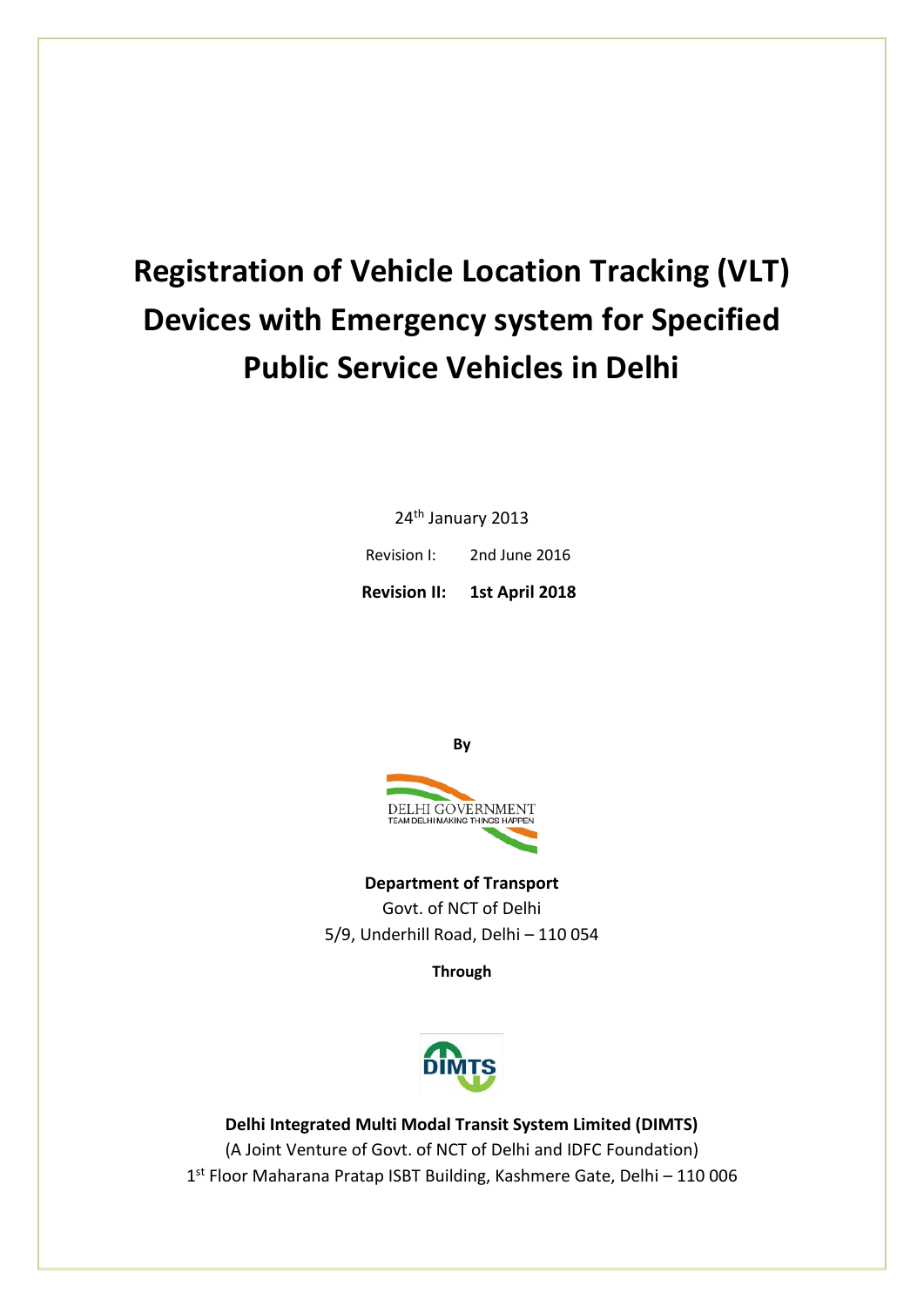



# **Table of Contents**

| <b>Section</b> | <b>Title</b>                                             | Page No        |
|----------------|----------------------------------------------------------|----------------|
| 1              | Background, Registration Process and its Objectives      | 2              |
| $\overline{2}$ | Eligibility of Applicant for Registration                | 3              |
| 3              | Document Cost                                            | 3              |
| 5              | <b>Application Related Details</b>                       | 4              |
| 6              | <b>Evaluation of Applications</b>                        | 5              |
| $\overline{7}$ | Right to Accept or Reject any of the Applications        | 6              |
| 8              | <b>Timelines</b>                                         | 6              |
| Annexure A     | <b>Application Cover Letter</b>                          | $\overline{7}$ |
| Annexure B     | <b>Technical Integration Requirements Specifications</b> | 9              |
| Annexure C     | List of Submissions                                      | 16             |
| Annexure D     | Format of Registration Letter                            | 18             |
| Annexure E     | Terms and Conditions Governing Registration              | 19             |
| Annexure F     | Format for Power of Attorney for Signing of Application  | 27             |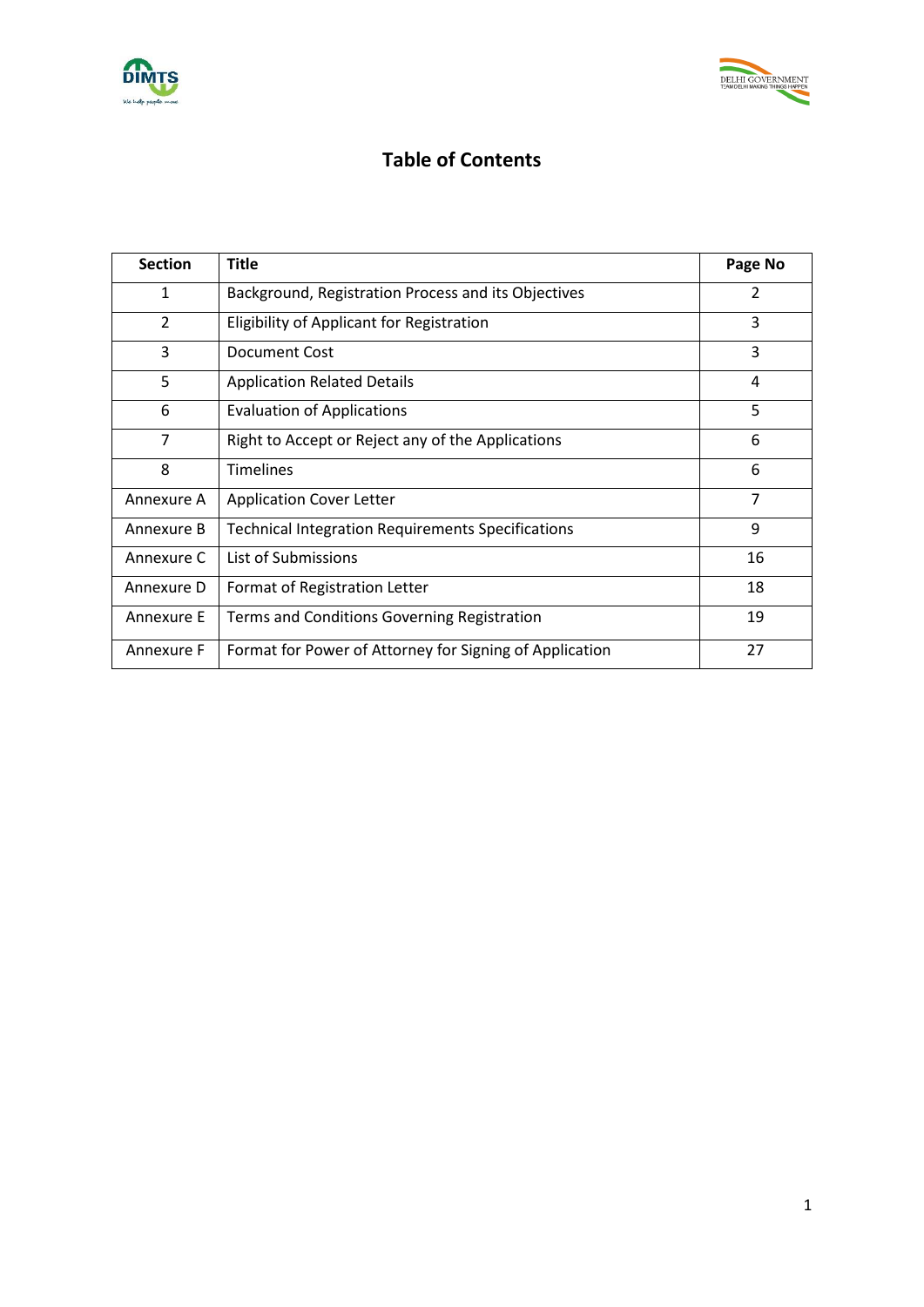



# **Registration of Vehicle Location Tracking (VLT) Devices for Specified Public Service Vehicles in Delhi**

# **1. Background, Registration Process and its Objectives**

#### 1.1. **About Public Service Vehicles Online Tracking System**

Transport Department, Government of National Capital Territory of Delhi ("DOT"/"Transport Department") is desirous of implementing an online system for tracking the movement of identified Public Service Vehicles.

The system is envisaged to be made operational in the following category of vehicles - Grameen Sewa Vehicles, Phat Phat Sewa, Contract Carriage, Interstate CNG, All India Tourist, Diesel bus Interstate, RTV, Metro Feeder, Maxi Cabs, Taxis etc. ("Specified Public Service Vehicles") for which Transport Department has issued permits and any other vehicle as identified later.

#### 1.2. **VLT Devices for Public Service Vehicles**

It is expected that the above Public Service Vehicles will be fitted with a Vehicle Location Tracking (VLT) device with an Emergency system, connecting to the Control Room set up for facilitating monitoring of the movement of these vehicles.

1.3. DIMTS is carrying out this registration process for and on behalf of DOT ("Registration Process") with an objective to evaluate and register the VLT Device(s) meeting the prescribed criteria outlined in this document ("VLT Device"), in response to the applications received in this behalf from the interested and eligible entities.

# 1.4. **Registration Process and its Objectives**

The objective of the Registration Process is to register VLT Device(s) meeting the prescribed criteria detailed in this Registration Process document.

- 1.5. Unless the registration of any VLT Device(s) model is revoked / cancelled by DOT/DIMTS in accordance with the Terms and Conditions Governing the Registration, the registration shall remain valid so long as such VLT Device model continues to comply with the requirements based on which the same was registered.
- 1.6. The Terms and Conditions Governing the Registration shall be as set out in Annexure E and elsewhere in this document.
- 1.7. The evaluation of Application for Registration would be carried out on a "first-come-first-serve basis" reckoned based on the order of receipt of the duly completed Applications in all respect. In case of incomplete Applications where DIMTS requires the Applicants to submit any missing/incomplete information/documents, the receipt of such clarification/documents by DIMTS shall be deemed to be the date of submission of the Application.
- 1.8. DOT / DIMTS reserve the right to change the Terms and Conditions Governing Registration at any point of time.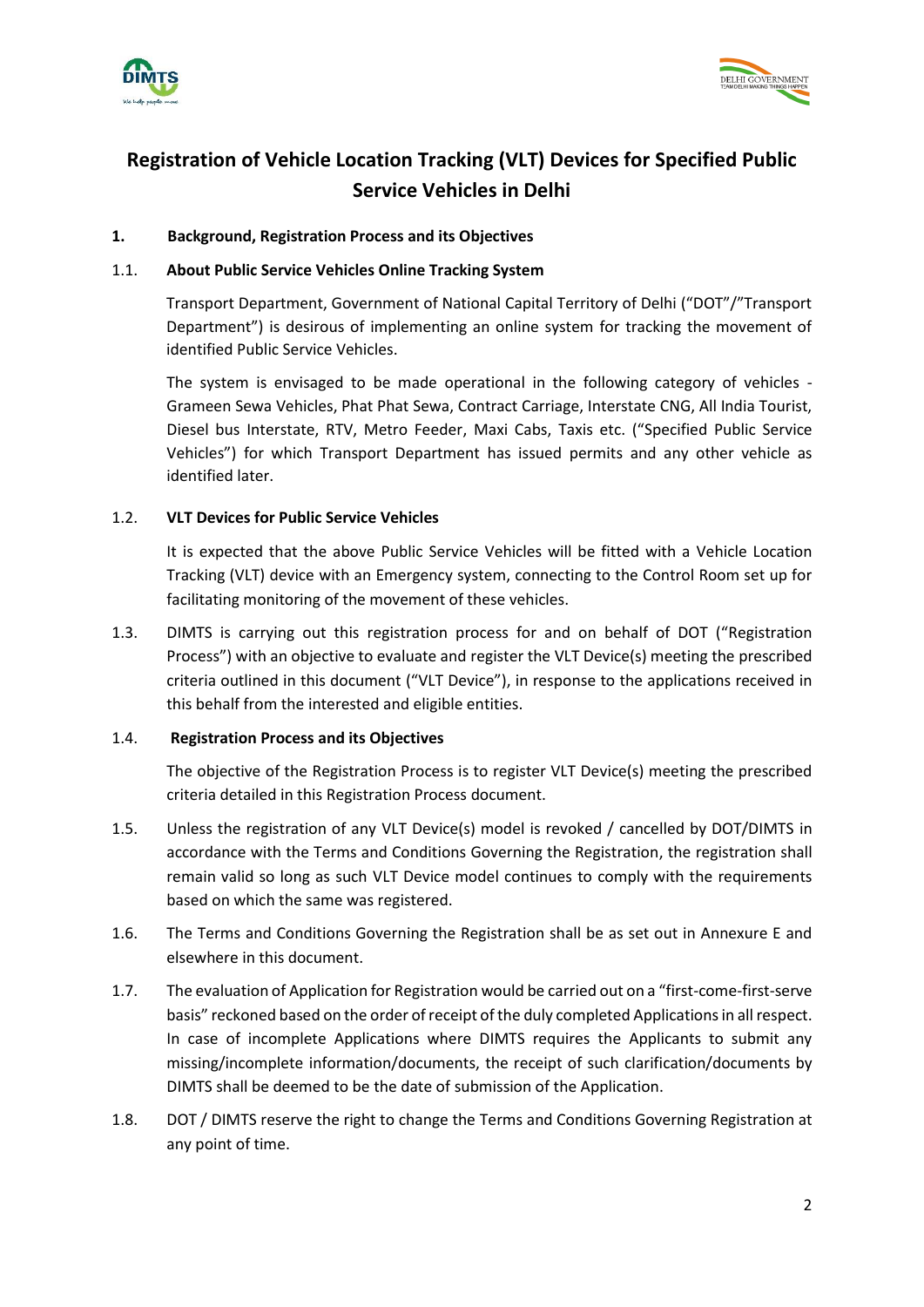



#### 1.9. **Submission of Applications seeking Registration**

- (a) An Applicant can apply for registration of one or more models of VLT Device(s).
- (b) An Applicant is required to submit statement of compliance of the VLT Devices with the minimum technical specifications as set out in Annexure B and in line with notification issued by Ministry of Road Transport & Highways (MoRTH), and specified in AIS-140 specifications.
- (c) The Applicant is required to submit their Application in the form and manner prescribed in this document. The Applicant is also required to submit two VLT Devices of each of the models it desires to get registered together with their protocol and all other necessary documentation needed for integration. The VLT Device will not be returned to Applicant irrespective of the result of the assessment and evaluation of its Application and the same will be retained by DIMTS.
- (d) All notices required and all other communications, clarification, documentation and proceedings which are in any way relevant to the Registration or the Registration Process shall be in writing and in English language.
- (e) Communication seeking any clarification regarding the process/documentation should be addressed to the concerned officer as mentioned in section 4.3

#### **2. Eligibility of Applicant for Registration**

2.1. Applications are invited from manufacturers/suppliers of VLT Devices meeting the following qualification criteria:

The Applicant shall be a manufacturers/suppliers of VLT devices as per the Automotive Industry Standards (AIS-140 specifications) and got the submitted VLT device model with an Emergency System, tested and certified by a competent laboratory.

An Applicant can apply for registration of one or more models of VLT Devices, provided that the VLT Devices must meet the technical specifications as per AIS-140 standards in line with Ministry of Road Transport & Highways (MoRTH) directives and notifications. and tested and certified by a competent laboratory.

#### **3. Document Cost**

- 3.1. The Applicant shall, together with their Application, submit a demand draft of Rs. 2,500/- (Rupees Two Thousand Five Hundred) in favor of "DIMTS Ltd." payable in Delhi as the cost of application document for each VLT Device model. For each additional VLT Device model being submitted for registration, where applicable, the Applicant shall submit an additional cost of application document @ Rs. 2,500/- (Rupees Two Thousand Five Hundred) per additional VLT Device model by way of demand draft in the aforesaid manner.
- 3.2. The cost of application document paid to DIMTS as per section 3.1 shall be non-refundable. An Application not accompanied by the aforesaid payment shall be considered as nonresponsive and the same would be liable for rejection.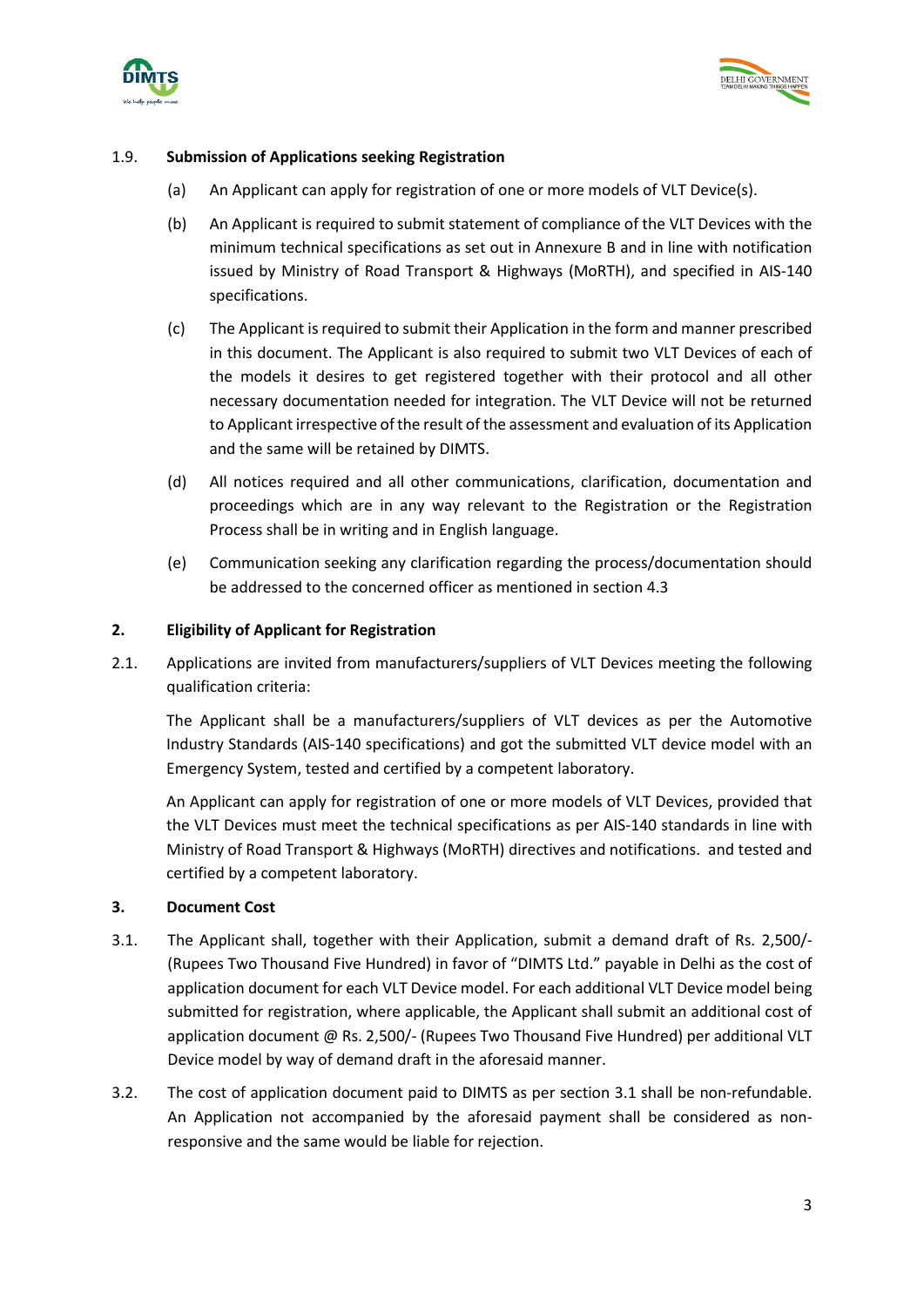



# **4. Application Related Details**

#### 4.1. **Contents of the Application**

An Application needs to be accompanied by the VLT Device for which registration is being sought as per section 4.1.1 and the documents as per section 4.1.2. Any failure by the Applicant to comply with any of the aforesaid requirements would make their Application liable for rejection and the VLT Device submitted would not be considered for registration by DIMTS.

#### **4.1.1 VLT Devices**

An Applicant is required to submit two units of VLT Devices of each of the models that it desires to get registered together with their protocol and all other necessary documentation needed for integration as per Annexure C.

The VLT Device being submitted must meet the minimum technical specifications outlined in Annexure B.

Both soft copy (in CD/DVD) and hard copy of the protocol as defined in Annexure C and all other necessary documentation for each of the VLT Device model is required to be submitted together with the Application.

The VLT Device submitted with the Application would not be returned to the Applicant irrespective of the outcome of the evaluation of the Application and the same would be retained by DIMTS for record purposes.

#### **4.1.2 Details of Documents to be Submitted**

Applicants are required to submit the following documents/information in their Application:

- (a) Table of Contents listing documents and details submitted (with page referencing)
- (b) DD towards Document Cost as per section 3
- (c) Cover Letter as per the format provided in Annexure A
- (d) Documents/details sought in Annexure B
- (e) Documents/details sought in Annexure C
- (f) Power of Attorney for Signing of Application as per the format provided in Annexure F

**Both soft copy (in CD/DVD) and hard copy of the above documents are required to be submitted**.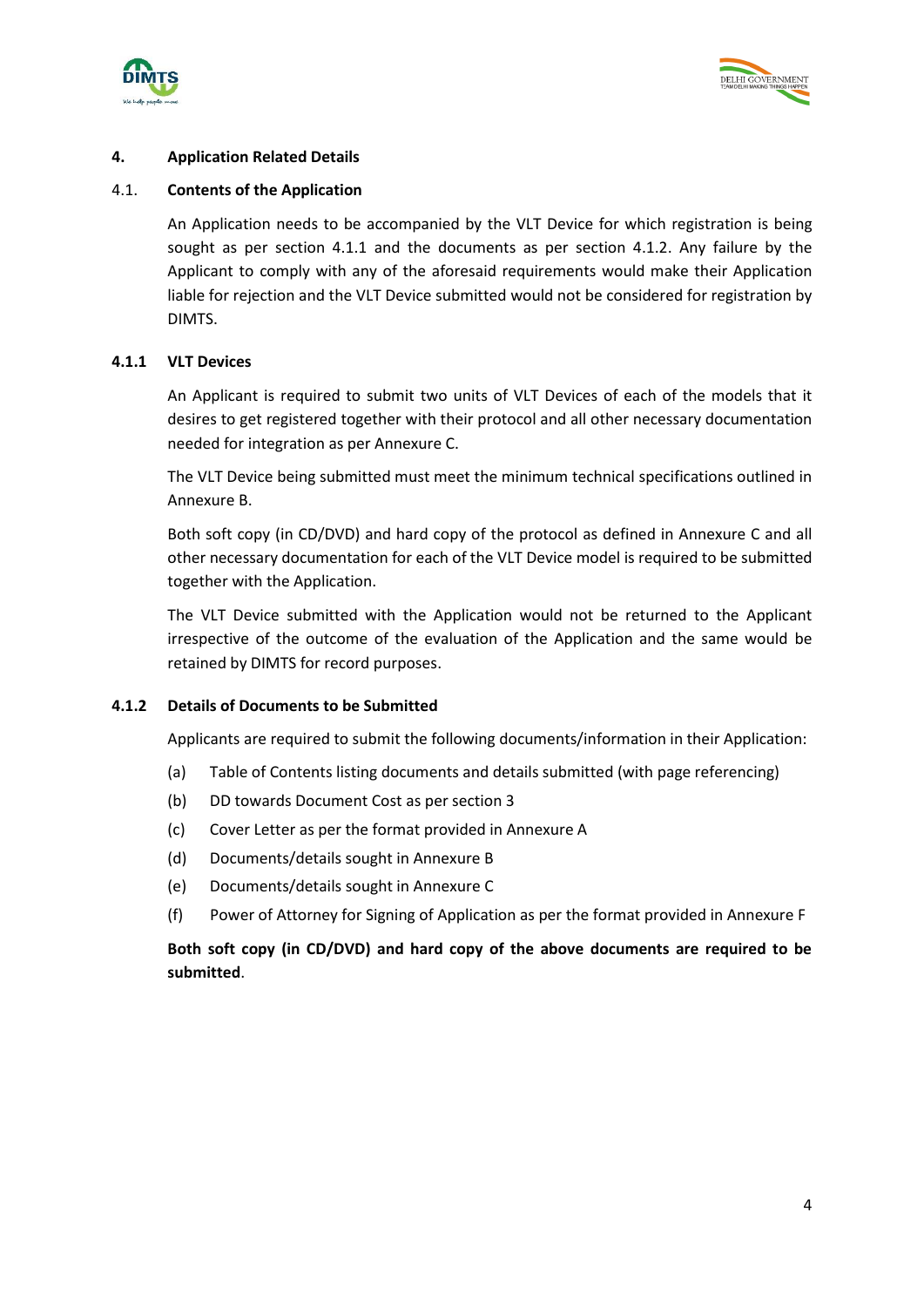



# **4.2 Submission of Applications**

An Application needs to be submitted in a sealed envelope clearly bearing the following identification:

#### **"Application for Registration"**

# **Registration of VLT Devices for Specified Public Service Vehicles in Delhi "Submitted by Name, Address and Contact Phone No. of the Applicant**"

#### **4.3 Submission of Application**

The Application as per the requirements outlined in section 4.1 and 4.2 should reach us at the following address as per the timelines specified for submission in section 7:

Project Manager [Public Service VLT] Delhi Integrated Multi Modal Transit System Limited, 1<sup>st</sup> Floor, Maharana Pratap ISBT Building, Kashmere Gate, Delhi – 110006 Tel: +91-11- 49378925, Fax: +91-11-23860966, E-mail: paratransit@dimts.in

#### **4.4 Application Preparation Cost**

The Applicant shall be responsible for and shall bear all costs and expenses associated with the preparation of its Application and its participation in the Registration Process. It is clarified that neither DOT nor DIMTS shall be responsible or in any way liable for such costs and expenses regardless of the conduct or outcome of the Registration Process.

#### **5 Evaluation of Applications**

- 5.1 The Applications found complete in all respects shall be considered towards processing for registration of VLT Devices on a "first come first serve" basis.
- 5.2 DIMTS, on behalf of DOT, would issue a Registration letter to the Applicant concerned, in respect of each of their VLT Device that DIMTS registers hereunder, in the form as set out in Annexure D and the details thereof would be published by DOT and DIMTS, as registered VLT Device, on their respective web sites. It is clarified that the Applicant or any of its authorized dealers can supply such registered VLT Devices to the permit holders of the Vehicles.
- 5.3 DIMTS reserves the right to verify all statements, information and documents submitted by the Applicant along with their Application in response to this Registration Process document. Any failure of DIMTS to undertake such verification shall not relieve the Applicant of their obligations or liabilities here under to submit true and correct information nor will it affect any rights of DIMTS/DOT.
- 5.4 If any information or documentation provided by an Applicant is found to be false or misleading during the Registration Process or during the Registration Period, such Application would be liable for rejection and if the VLT Device has been registered, such registration would be liable for being cancelled/withdrawn. Further, Applicant may be considered for blacklisting.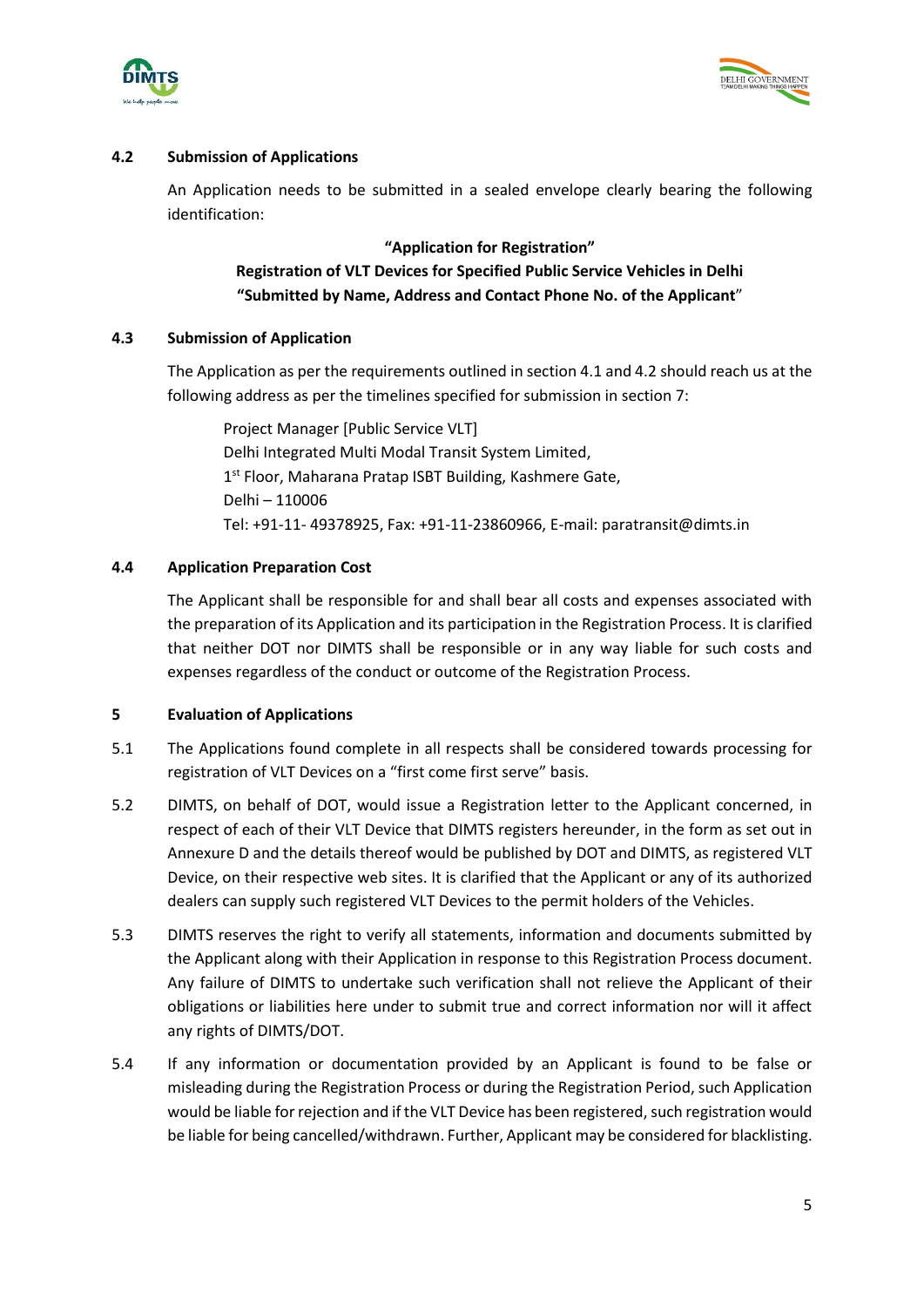



5.5 Decision of DIMTS/DOT regarding registration/ rejection of the VLT Devices submitted by Applicants seeking registration under this process shall be final and binding upon Applicants and no correspondence in this regard will be entertained by DIMTS/ DOT.

#### **6 Right to Accept or Reject any of the Applications**

- 6.1 Notwithstanding anything contained in this document, DIMTS/DOT reserves the right to accept or reject any Application and to annul the Registration Process and reject all the Applications, at any time without any liability or any obligation for such acceptance, rejection or annulment, and without assigning any reasons thereof. DIMTS/DOT reserves the right to reject any Application if:
	- (a) At any time, a material misrepresentation and/or concealment of any facts / materials is made or discovered, or
	- (b) The Applicant does not respond promptly and diligently to requests for supplementary information required for the evaluation of the Application and/or integration of their VLT Device submitted therewith, or
	- (c) If the Applicant engages in a corrupt, fraudulent, coercive, undesirable or restrictive practices as defined in Annexure E - Terms and Conditions Governing Registration.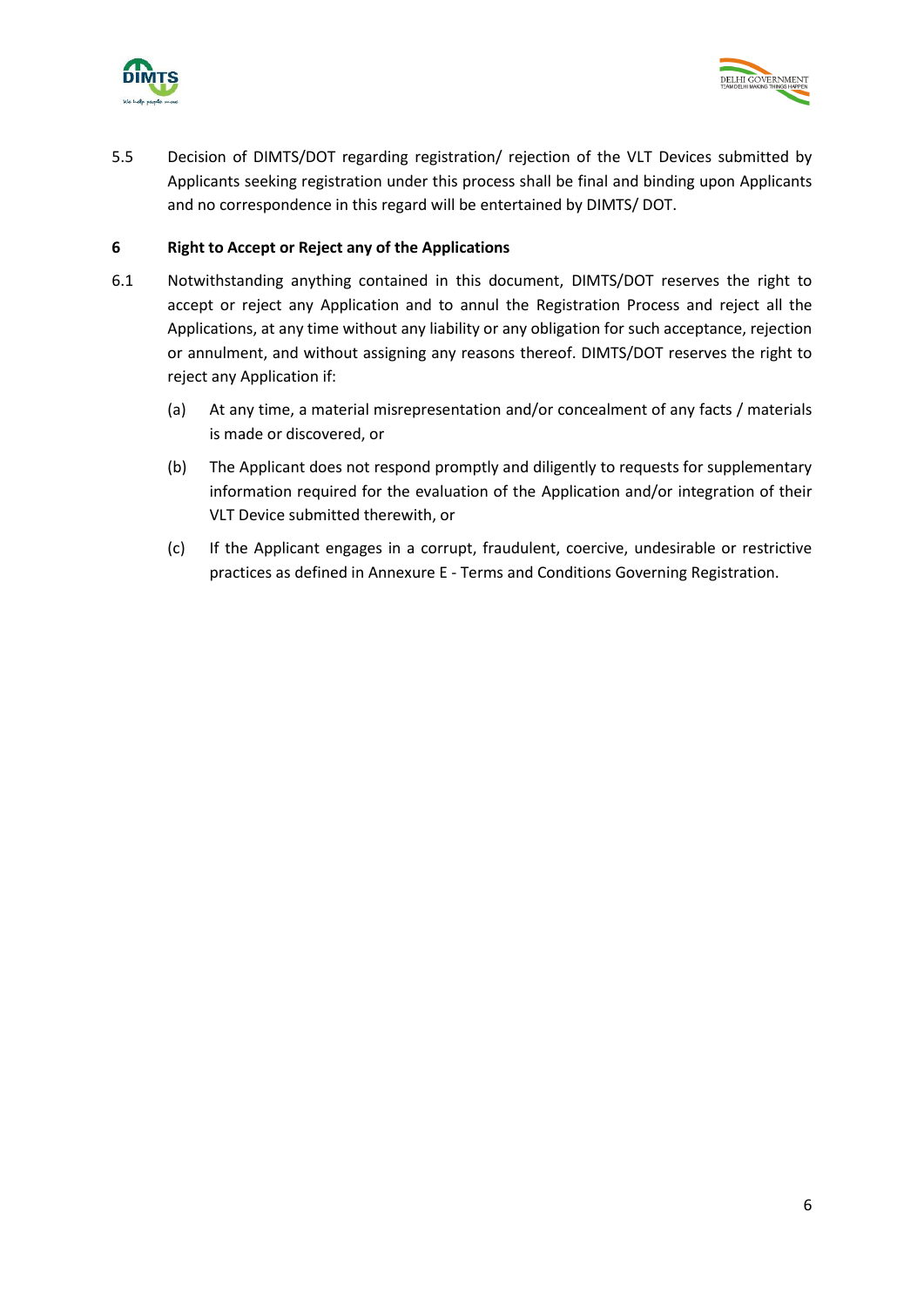



**Annexure A**

# **Application Cover Letter**

# **(On the Official Letter Head of the Applicant)**

Date:

Project Manager [Public Service VLT] Delhi Integrated Multi Modal Transit System Limited, 1st Floor, Maharana Pratap ISBT Building, Kashmere Gate, Delhi – 110006

# **Sub: Registration of VLT Device for the Specified Public Service Vehicles in Delhi**

Sir,

We have reviewed and fully understood the requirements of the process for "Registration of VLT Device for the Specified Public Service Vehicles in Delhi" and are submitting our Application for registration of the following VLT Device(s) being supplied/manufactured by us together with the required details and other information as per the Registration Process document:

| VLT Device Model Number(s) to be |  |
|----------------------------------|--|
| registered                       |  |
| Manufactured By                  |  |
| Manufactured at (address of      |  |
| manufacturing facility)          |  |

In relation to our Application, you may also note the following:

- 1. Our Application is unconditional.
- 2. All information provided in the Application is true and correct.
- 3. We hereby declare that the VLT Device(s) being submitted for registration complies with the specifications as set out in the Registration Process document.
- 4. We shall make available to DIMTS/DOT any additional information that they may find necessary or require to clarify, supplement or authenticate the Application.
- 5. We acknowledge the right of DIMTS/DOT to reject our Application without assigning any reason.
- 6. We understand that you may cancel the Registration Process at any time and that you are not bound to accept any Application that you may receive without incurring any liability to the Applicants.
- 7. We declare that we satisfy and meet the requirements as specified in the Registration Process document and are eligible to submit Application in accordance with the terms of the said Registration Process document.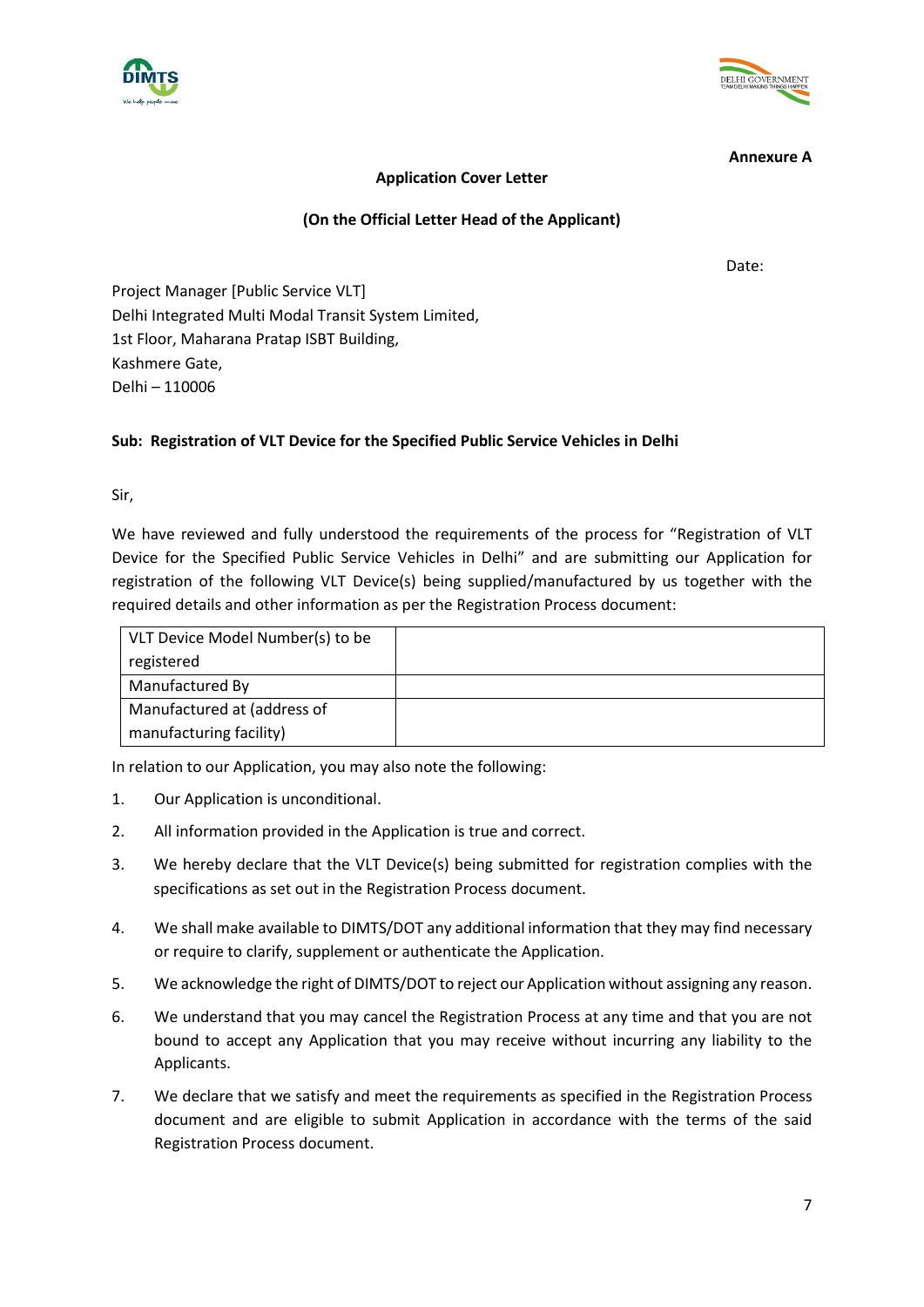



- 8. We undertake that in case due to any change in facts or circumstances during the Registration Process, we are attracted by the provisions of disqualification; we shall intimate DIMTS/DOT of the same immediately.
- 9. We represent and confirm that neither we nor any of our promoters/directors are barred by DOT or Government of National Capital Territory of Delhi or blacklisted by any state government or central government / department / agency in India from participating in bids, as on the date of submission of this Application.
- 10. We agree to keep and confirm that our Application is valid up to \_\_\_\_\_\_\_\_\_\_ [*minimum One Hundred and Eighty (180) days from the date of submission of Application*].

Sincerely,

[Name and Designation of the Authorized Signatory]

[Signature of the Authorized Signatory]

[Contact address including phone, fax and E-mail]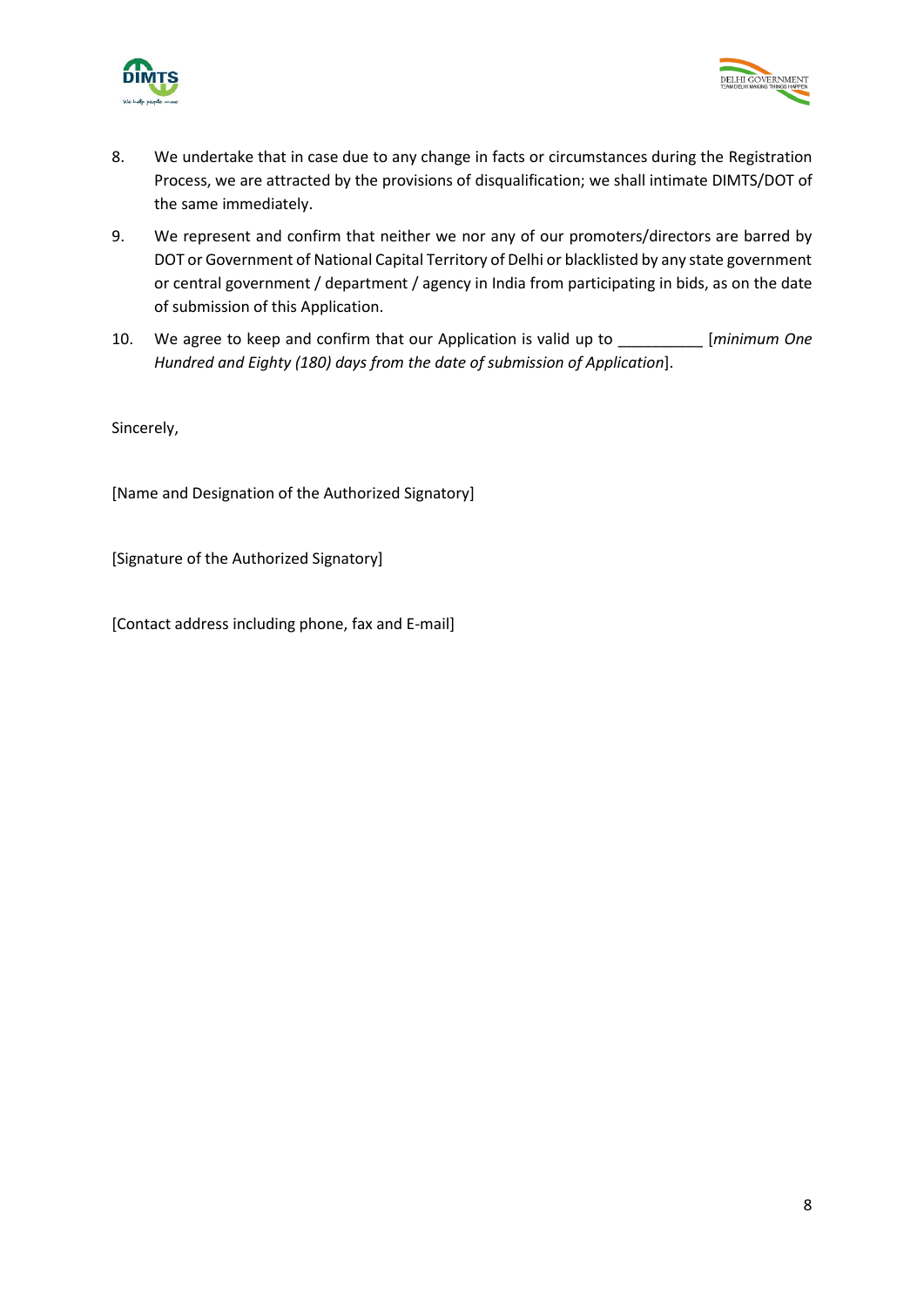



#### **Annexure B**

#### **Technical Integration Requirements Specifications**

The VLT Device shall be a stand-alone VLT Tracking Device with an Emergency system, as per the AIS-140 specifications.

#### **1. Technical Integration Requirement Specifications for the VLT Devices**

The Technical Integration requirement specifications of the vehicle mounted VLT Devices with Transport Department (DoT) /DIMTS back-end are as follows:

1.1. Compliance by the Applicant against the below requirement needs to be submitted together with documentary evidence as listed against each parameter:

| SI | <b>Specifications of VLT Devices</b>                                           | <b>Validation Process</b>                                           |
|----|--------------------------------------------------------------------------------|---------------------------------------------------------------------|
|    | 1.   VLT devices compliant as per Automotive                                   | Self-certification by Applicant together                            |
|    | Industry Standards (AIS-140) in line with                                      | with supporting document as under:                                  |
|    | Ministry of Road Transport & Highways<br>(MoRTH) directives and notifications. | AIS 140 Certification / Test Report<br>from a competent laboratory. |

**Note:** Please note that the above mentioned specifications will not be tested by DIMTS and the Application for registration will be processed based on the representation by the Applicant. The correctness of submissions for all these specifications is solely the responsibility of the Applicant. DIMTS/DOT does not bear any responsibility on the authenticity of any result or correctness of specifications whatsoever.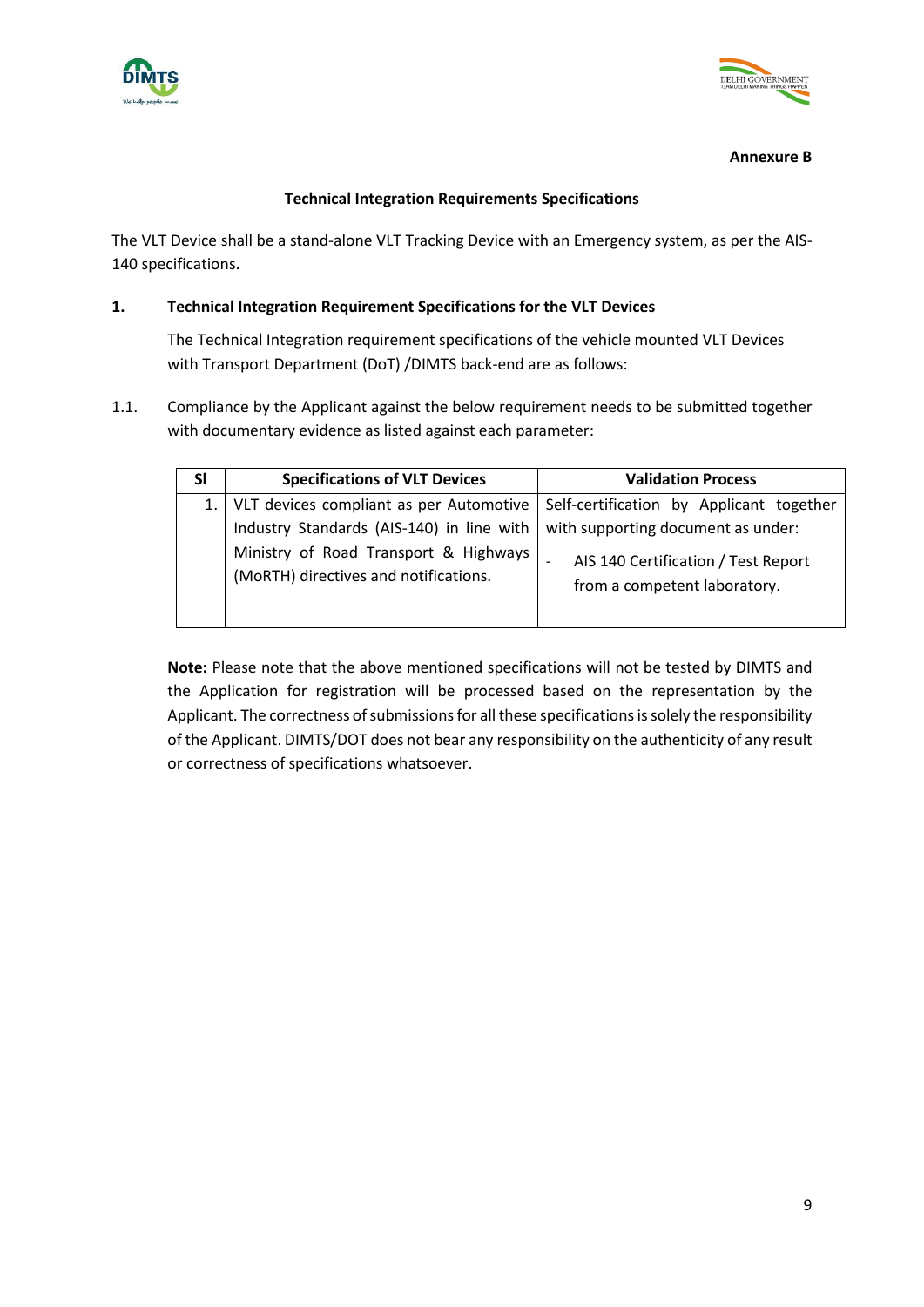



1.2. Compliance against the technical specification below needs to be submitted by Applicant. The same shall be subjected to demonstration by the Applicant and/or testing by DIMTS for validation, as mentioned below.

| SI. | <b>Specifications of VLT Device</b>        | <b>Validation Process</b>            |
|-----|--------------------------------------------|--------------------------------------|
| 1.  | Communication Protocol as per AIS140       | Device functionalities to be         |
|     | standards in line with Ministry of Road    | demonstrated by the Applicant at the |
|     | Transport & Highways (MoRTH) directives    | time of submission.                  |
|     | and notifications.                         |                                      |
|     |                                            |                                      |
| 2.  | Demonstration of test server configuration | Acknowledgement of test command      |
|     | in the VLT device submitted                | given to device and display of       |
|     |                                            | Tracking message at Test server      |
| 3.  | Fitment of the VLT device with Emergency   | Demonstration and connection, in     |
|     | system, in a test passenger vehicle        | the test vehicle provided            |
|     |                                            |                                      |
| 4.  | Demonstration of Emergency message as      | Demonstration of the emergency       |
|     | per AIS-140, when the emergency switch is  | message at back-end test server and  |
|     | pressed                                    | emergency server (2 messages at two  |
|     |                                            | different servers)                   |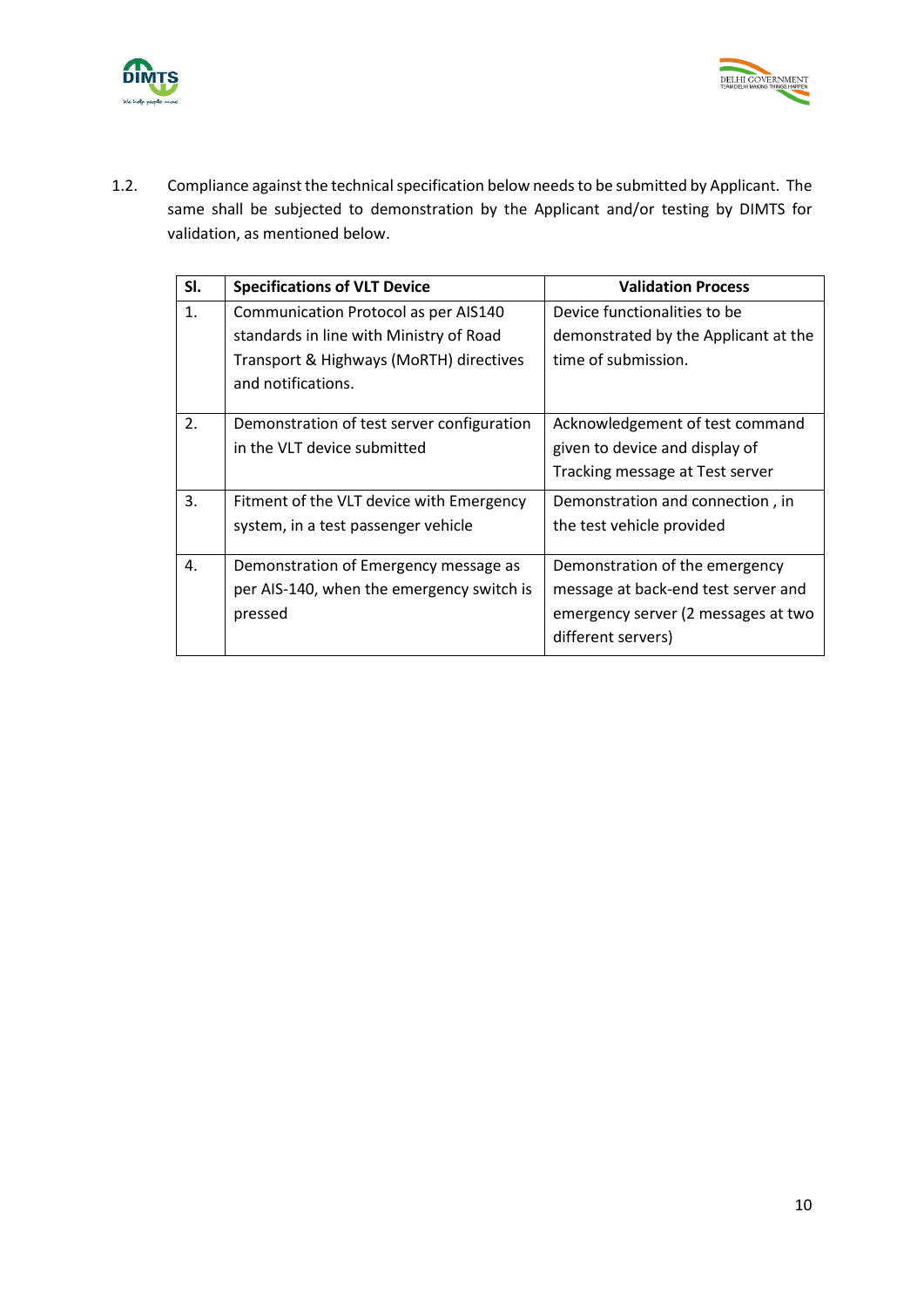



#### **Annexure C**

#### **List of Submissions**

Application needs to contain the information / documents listed hereunder in a sealed envelope bearing the identification "Registration of VLT Devices for Specified Public Service Vehicles in Delhi" along with the name of the Applicant:

- (a) Details of the Applicant
	- (i) Name
	- (ii) Place of incorporation
	- (iii) Date of incorporation and/ or commencement of business
	- (iv) Address of the corporate headquarters and its branch office(s), if any
	- (v) Details of the VLT device manufacturing facilities (also mention whether owned or contracted its capacity, third party etc.)
	- (vi) Details of Applicant's authorized dealers who will sell its registered VLT Devices in Delhi
	- (vii) Certifications of company, manufacturing facility (Like ISO, CE, etc.).
	- (viii) Brief description of the Applicant including details of its main lines of business.
	- (ix) Website URL
	- (x) Particulars of the Authorized Signatory of the Applicant:
		- (A) Name:
		- (B) Designation:
		- (C) Address:
		- (D) Phone Number:
		- (E) Mobile Number:
		- (F) Fax Number:
		- (G) Email Address: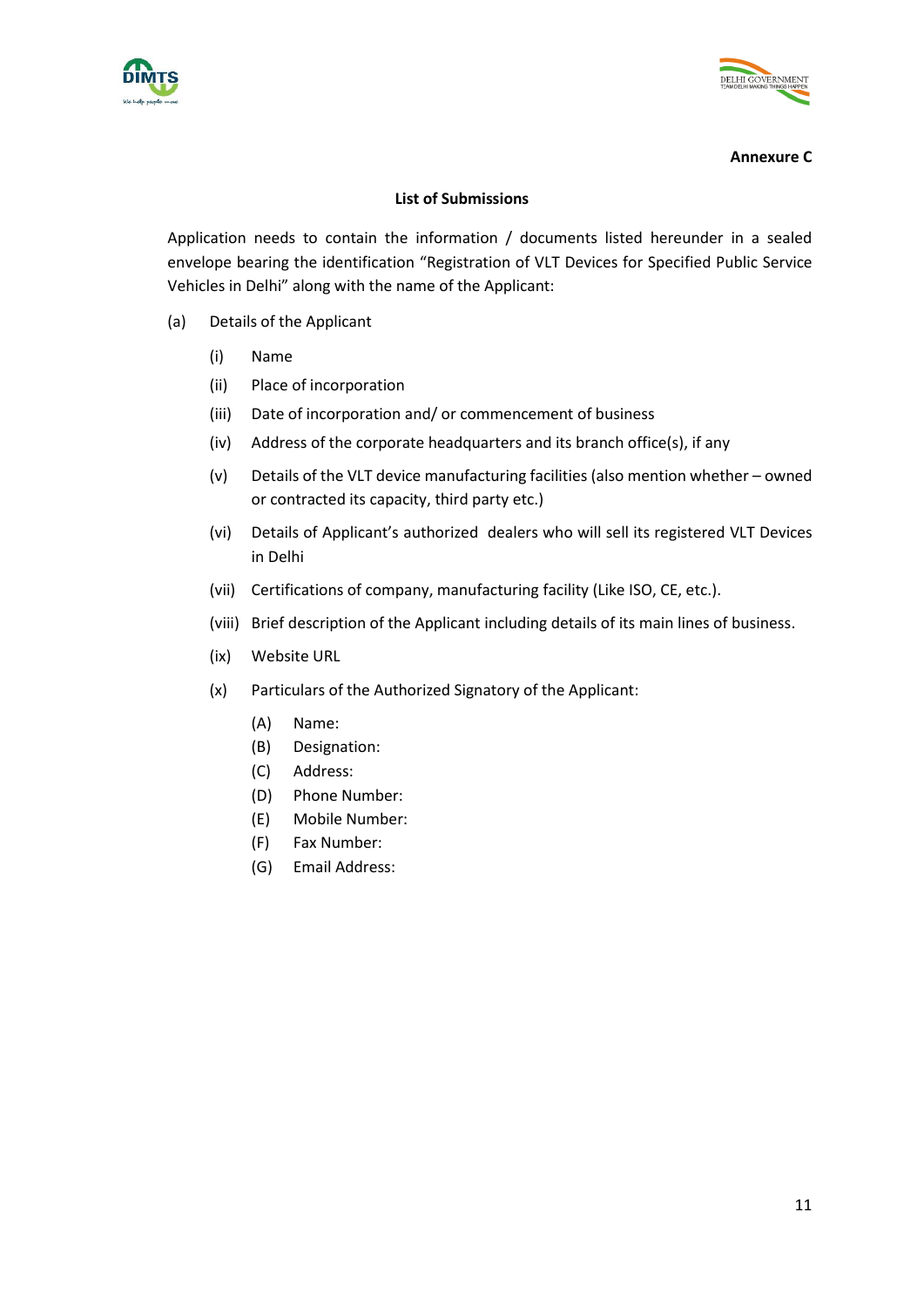



(b) Documents in support of compliance of the Applicant with regard to criteria mentioned in this document.

| SI. | <b>Supporting Documents Provided with the application</b>                                                                                                                      | <b>Format</b> |
|-----|--------------------------------------------------------------------------------------------------------------------------------------------------------------------------------|---------------|
| 1.  | Power of Attorney (POA) in original for the person signing<br>the Application                                                                                                  | Annexure F    |
| 2.  | Certificate of Incorporation of the Applicant issued by<br>$\bullet$<br>Competent authority                                                                                    |               |
|     | Certificate for Commencement of Business of the<br>Applicant issued by Competent authority, as applicable                                                                      |               |
| 3.  | <b>DD towards Document Cost</b>                                                                                                                                                |               |
| 4.  | <b>VLT Device and related details</b>                                                                                                                                          |               |
|     | Two samples of each of the models of VLT Device<br>$\bullet$<br>applied for registration.                                                                                      |               |
|     | VLT Device brochure(s).<br>$\bullet$                                                                                                                                           |               |
|     | Do's / Don'ts and user manual.<br>٠                                                                                                                                            |               |
|     | VLT Device Protocol(s) / API Document explaining all<br>$\bullet$<br>the messages, fields and their values.                                                                    |               |
|     | Other<br>certifications for VLT Device<br>standard's<br>compliance (CE, FCC, RoHS, PTCRB etc.).                                                                                |               |
| 5.  | Statement of compliance of the VLT Devices being<br>Annexure B<br>submitted with the minimum technical specifications<br>together with the following documents, as applicable: |               |
|     | Self-certification by Applicant together with supporting<br>document as under:                                                                                                 |               |
|     | AIS 140 Certification / Test Report from a competent<br>laboratory.VLT                                                                                                         |               |
| 6.  | Registration Process document together<br>with<br>any<br>addendum issued, duly signed by the authorized signatory<br>of the Applicant on each page.                            |               |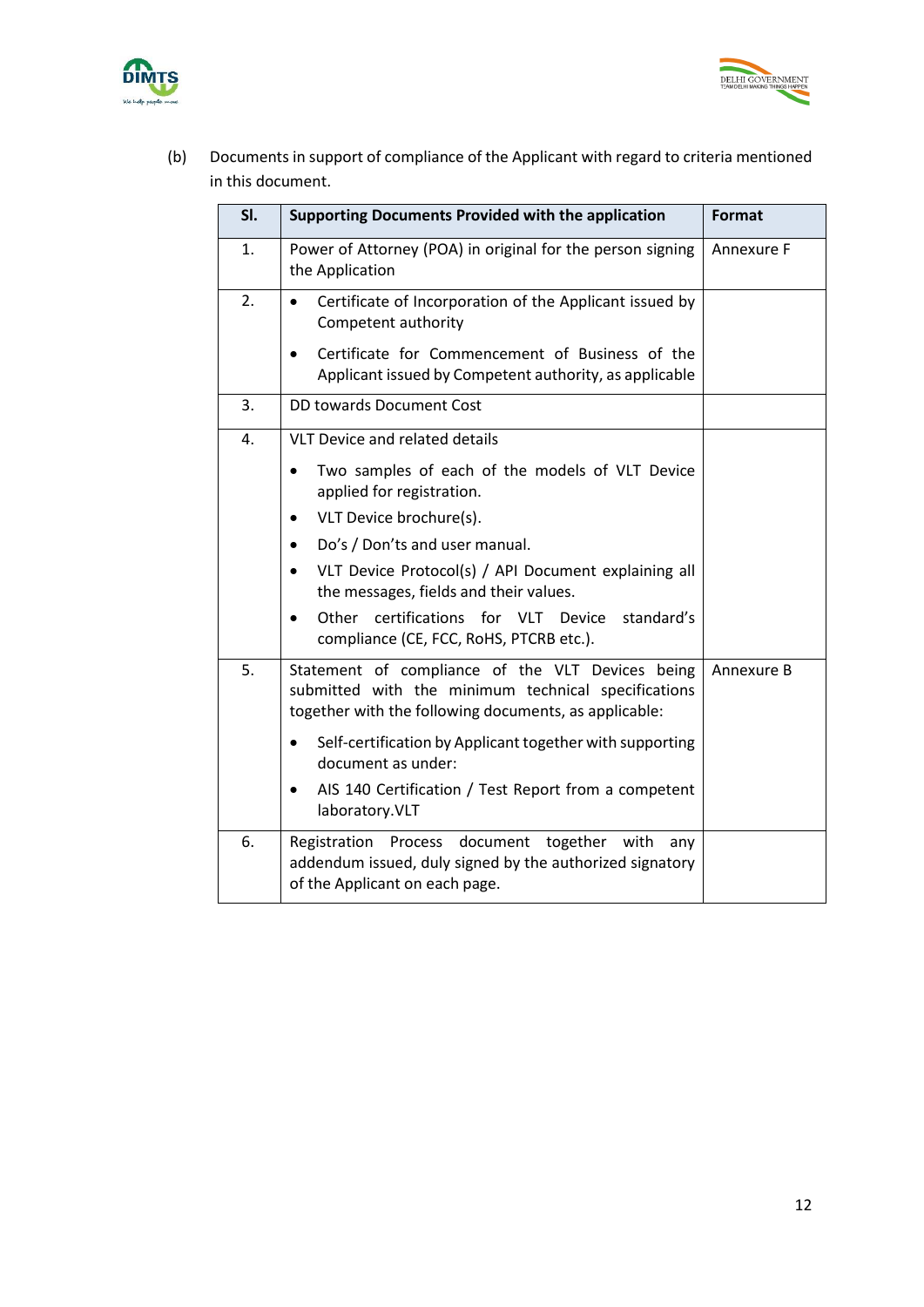#### **Annexure D**

DELHI GOVERNMENT

#### **Format of Registration Letter**

Date:

To,

The Applicant

# **Sub: Registration of VLT Device for the Specified Public Service Vehicles in Delhi**

Sir,

This has reference to your Application seeking registration of your VLT Device(s) for the Specified Public Service Vehicles in Delhi.

We have examined your Application and are pleased to inform that the following VLT devices has been registered as per the details below:

| VLT Device Model Number(s)            |  |
|---------------------------------------|--|
| Registered                            |  |
| Name and Address of the Applicant     |  |
| Name of Manufacturer & its            |  |
| <b>Registered Office Address</b>      |  |
| Address of Manufacturing unit         |  |
| Name and Address of Dealers           |  |
| <b>Registration valid Till</b>        |  |
| Registration valid for (Vehicle type) |  |

The aforesaid registration shall be governed by the terms and conditions as detailed in the Registration Process document dated\_\_\_\_\_\_\_\_\_\_\_\_\_\_\_ issued by DOT/DIMTS for the process.

[Name and Designation of the Authorized Signatory]

[Signature of the Authorized Signatory]

[Contact address including phone, fax and E-mail]

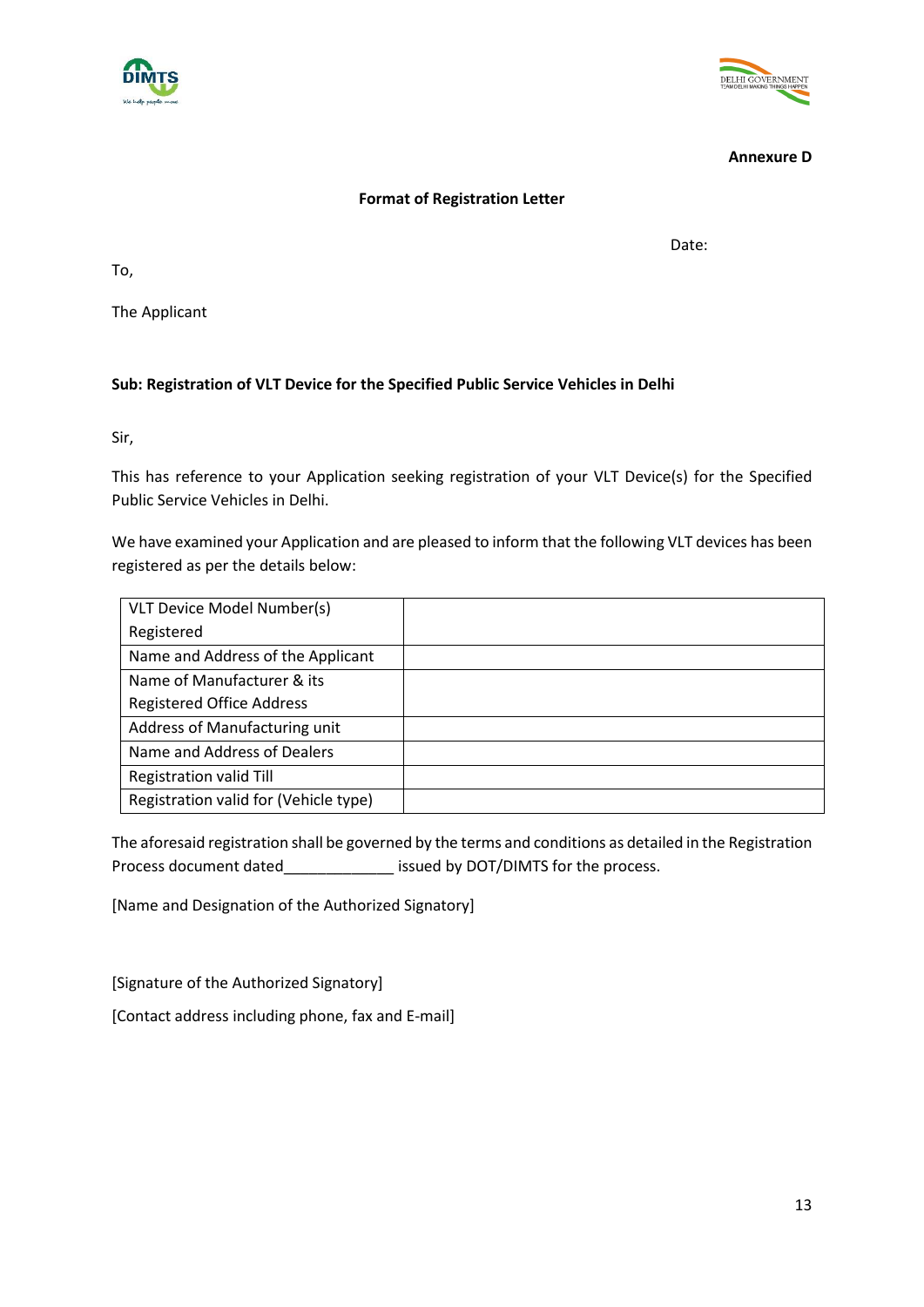



**Annexure E**

#### **Terms and Conditions Governing Registration**

#### **1. Validity of Registration**

- 1.1. The registration of Applicant's VLT Device model(s) is carried out by DIMTS based on the submissions and representations made by the Applicant towards compliance with the requirements outlined in the Registration Process document.
- 1.2. The VLT Device registration by DIMTS is valid for a particular VLT Device model and its specification (including the specification of its components) submitted by the Applicant along with its Application and is not valid for any other VLT Device model or the same VLT Device model having specifications (including the specification of its components) different from the one which was registered by DIMTS.
- 1.3. In the event of there being any change in VLT Device model or specification (including the specification of its components) of the VLT Device, which has been registered by DIMTS, on account of any change in design/component or otherwise, the registration will no longer be valid and, the Applicant will have to submit a fresh application as per the then applicable terms and conditions seeking fresh registration.
- 1.4. DOT/GNCTD/DIMTS reserves the right to extend the validity of registration to other class of vehicles or to remove the validity of registration from any class of vehicles, if it so desires. Applicants shall have no objection or any claim to any such act of DOT/GNCTD/DIMTS and DOT/GNCTD/DIMTS shall not be liable for any such act.
- 1.5. The VLT Device registration shall be valid for all the following together as outlined in the registration letter issued by DIMTS on behalf of Department of Transport, GNCTD (DOT):

#### **2. Obligations of Applicant**

Applicant shall, at its own cost and expense, observe, undertake, comply with and perform, in addition to and not in derogation of its obligations elsewhere set out in the Registration Process document including the Terms and Conditions Governing Registration, the obligations set forth in this clause:

(a) The Applicant shall submit to DIMTS all VLT Device(s) related documents, specifications, information, data sheets, brochure and the like together with the Application or upon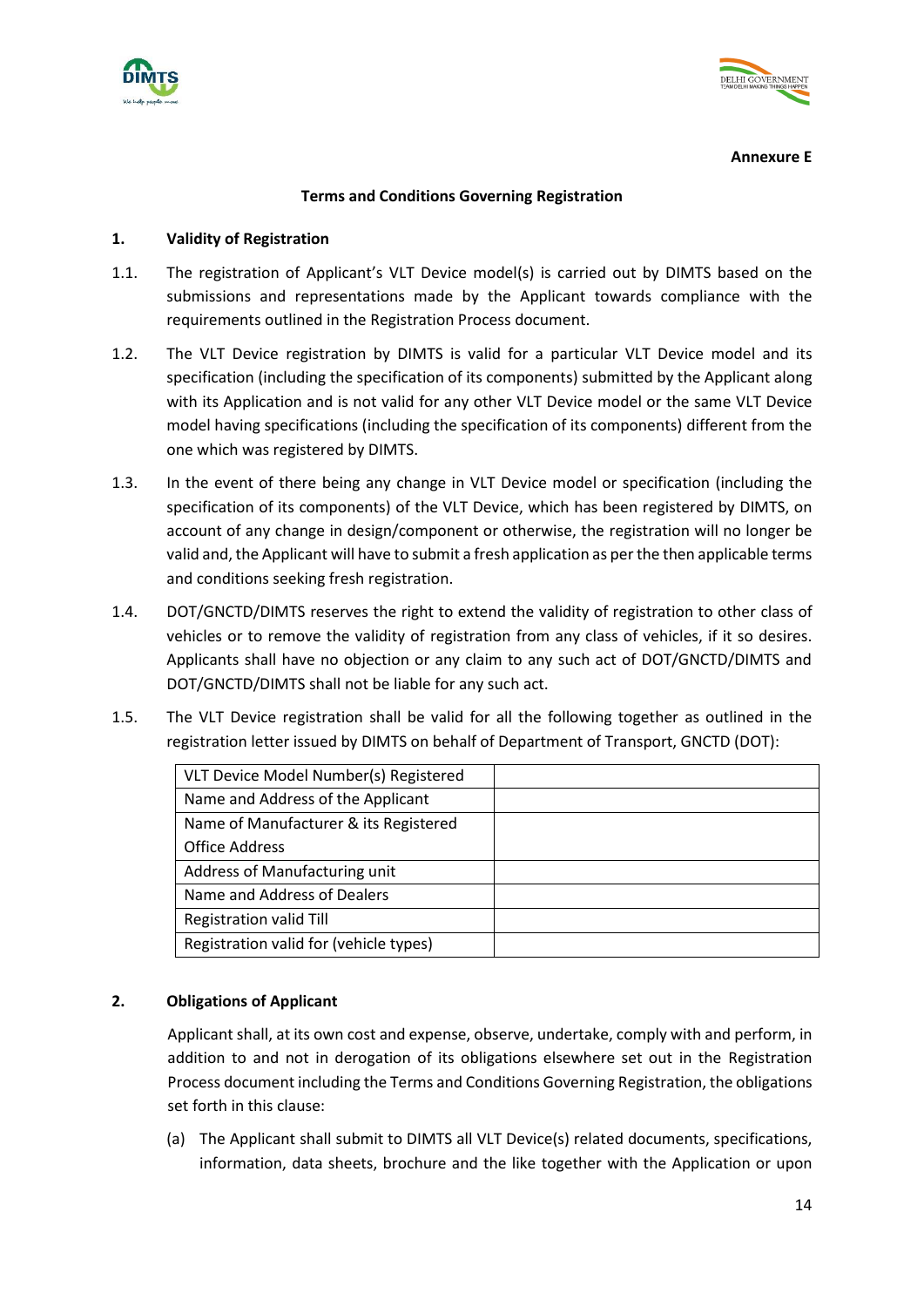



request from DIMTS, in order for DIMTS to be able to process the Application submitted by the Applicant for registration of the VLT Device(s) .

- (b) The Applicant shall provide protocol integration support to DIMTS, as required and towards this depute its team of competent personnel led by a designated single point of contact to interact with DIMTS. In case DIMTS/DOT requires Applicant for any upgrades on firmware / OTA changes, the same has to be provided without any charges.
- (c) The Applicant shall pay required fee and charges as outlined in the Registration Process document and the Terms and Conditions Governing Registration. In the event any VLT Device is required to be re-processed for its compliance due to any change in design/component or any other reasons attributable to the Applicant, the Applicant shall, submit fresh application seeking registration of the VLT Device as per the then applicable terms and conditions.
- (d) The Applicant shall comply with all applicable laws and sell (where applicable) only the registered VLT Device to permit holders of the vehicles in compliance of the notifications from DOT.
- (e) The Applicant shall ensure and procure that its dealers (where applicable) comply with all applicable laws and sell only the registered VLT Device to permit holders of the vehicles in compliance of the notifications from DOT.
- (f) The Applicant whose VLT Devices have been registered shall ensure that such VLT Devices when sold are activated through the central control system of DIMTS/DOT as per the process set out by DIMTS. The applicant shall be provided a web based interface for the same. The Applicant shall provide all necessary resources and infrastructure for carrying out the device activation immediately upon sale and installation of the VLT Device.
- (g) The Applicant shall be responsible for proper installation of permit holder's SIM card in the VLT devices and ensuring proper configuration of the device to send data to DIMTS control center.

# **3. Registration Period**

Unless the registration of any VLT Device model is revoked or cancelled by DOT/DIMTS, the registration shall remain valid so long as such model continues to comply with the requirements based on which the same was registered by DIMTS ("Registration Period")

#### **4. Commercial arrangement between Applicants and permit holders**

4.1. Any commercial or other arrangements between the Applicant and the permit holders shall be as mutually agreed between them. The prices of the registered VLT Device(s) and all other terms and conditions including those related to warranty, AMC, nature and scope of free servicing during warranty period, VLT Device uptime and other performance and service related terms and conditions etc. shall be as mutually agreed by and between the Applicant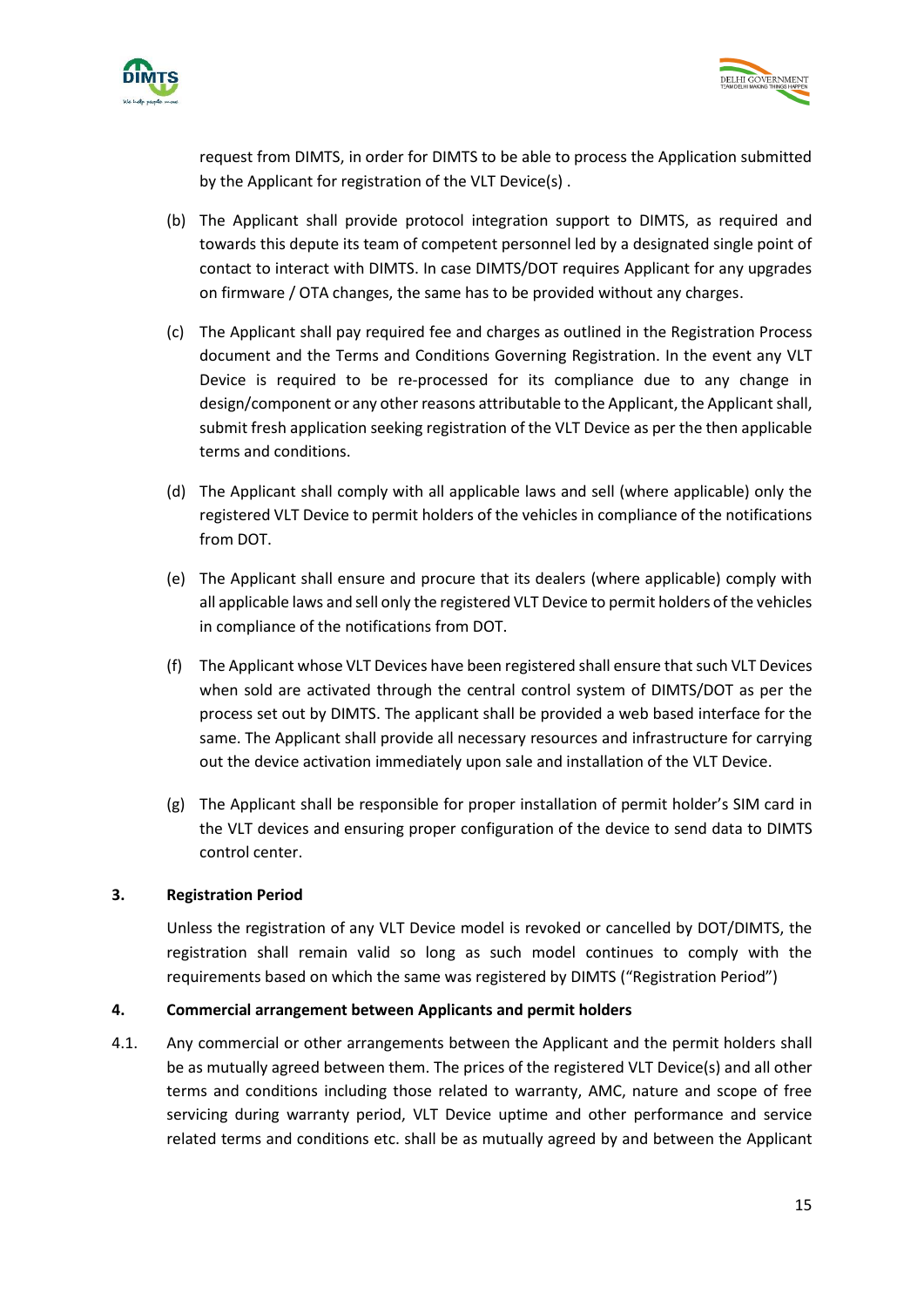



concerned and the permit holders. DIMTS/DOT shall have no role, responsibility and liability in relation to the same.

- 4.2. The Applicant shall be under obligation at all times to comply with Terms and Conditions Governing Registration and adherence to all aspects of fair trade practices in its dealing with the permit holders.
- 4.3. In case the Applicant is found to be in breach of any of the condition(s) of the Registration Process document or Terms and Conditions Governing Registration at any stage during the Registration Period, the registration of its VLT Devices may be withdrawn and DIMTS/DOT may, in addition, consider debarring and blacklisting the Applicant concerned for such period as deemed fit. Additionally, legal action, as per rules/laws, shall be initiated against the Applicant.

#### **5. Volume of VLT Devices**

- 5.1. DOT/DIMTS do not make any express or implied representations to the Applicant as to the volume of business that any or all of the Applicants may get.
- 5.2. By seeking to register their VLT Devices, the Applicants shall be deemed to have made careful examination of all the relevant factors, nature of enterprise, the quantum of business and its likelihood. DOT/DIMTS shall not be liable for any omission or mistake or error or neglect by the Applicants.

#### **6. Monitoring and Audit**

- 6.1. During the Registration Period, DOT/DIMTS shall have right, without being obliged, to monitor/audit the registered VLT Device of the Applicants with a view to ascertain their continued compliance with the Terms and Conditions Governing Registration.
- 6.2. The Applicant of registered VLT Device shall be under obligation to provide all reasonable support, information like technical documentation, change of office/ dealers/service center addresses (including addition and discontinuation of the same) etc. and extend other reasonable cooperation to DOT/DIMTS for them to effectively monitor its performance and compliance of the registered VLT Device during the Registration Period.

#### **7. Revocation/Cancellation of Registration**

If as an outcome of any monitoring and/or audit conducted, or, as otherwise reasonably determined by DOT/DIMTS, the Applicant of registered VLT Device has failed to perform its obligations and/or has failed to comply with the Terms and Conditions Governing Registration in any material respect, DIMTS/DOT shall be within its rights to revoke and cancel, in its sole and absolute discretion, the registration of all the VLT Devices of the Applicant or the VLT Device that no longer complies with the requirements outlined in the Terms and Conditions Governing Registration.

Provided that prior to revocation/cancellation of the Registration, DIMTS/DOT may, if it deems necessary, ask the Applicant to explain the reasons of its failure in complying with the Terms and Conditions Governing Registration and thereupon take any decision that DIMTS/DOT may consider appropriate.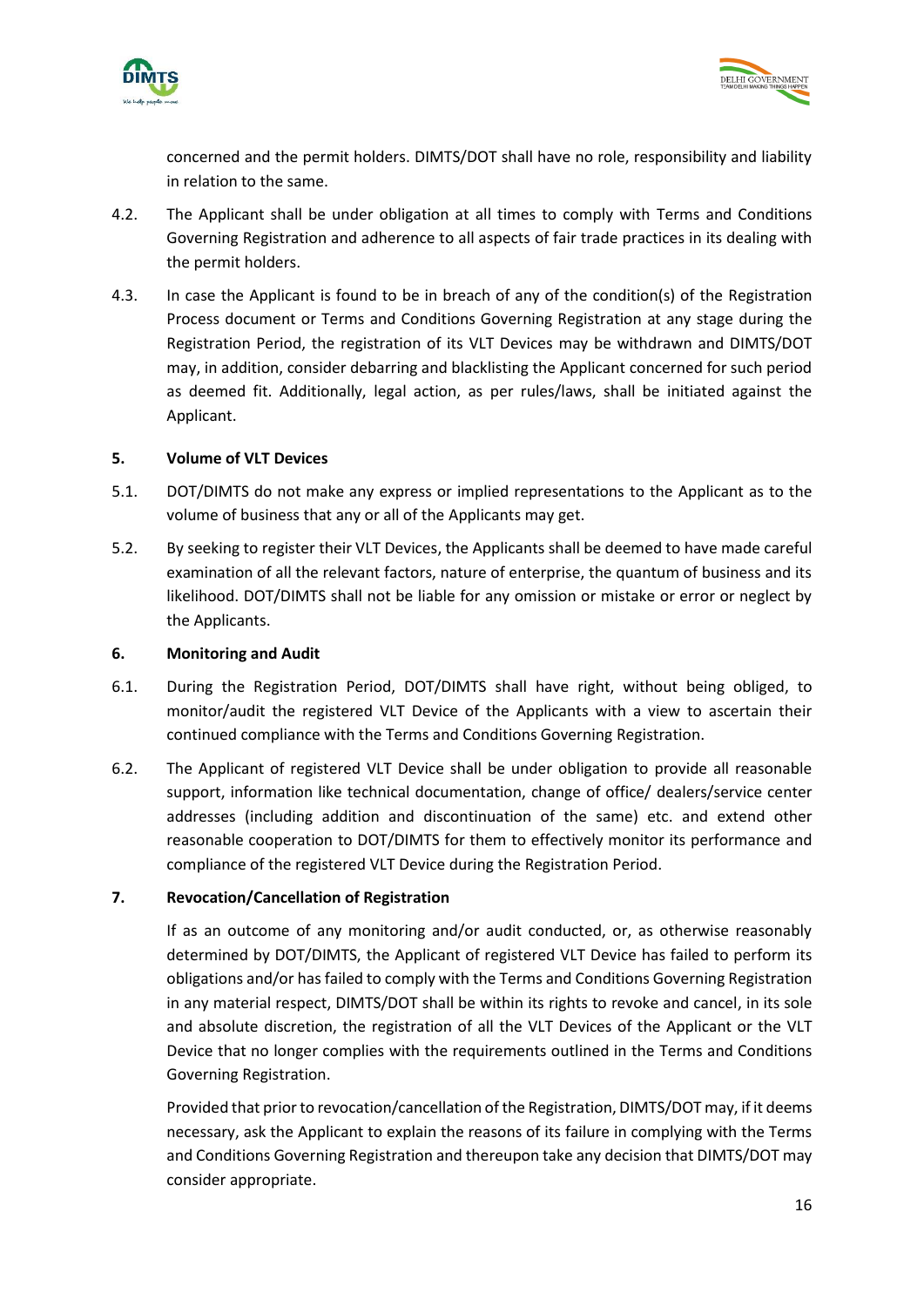



# **8. Liability**

The registration under the Registration Process is not to be construed in any way as diminishing or substituting the mutual contractual responsibilities/ obligations between the Applicant and the permit holders purchasing VLT Devices from them. DOT/DIMTS in no way guarantee the performance of or by the registered VLT Device(s) or the Applicant(s). Applicant will be liable and responsible for performance of the VLT Device(s) supplied to the permit holders.

# **9. Continued Compliance of the Registered VLT Devices**

- 9.1. At the end of a period of one year from the date of VLT Device registration letter issued by DIMTS to the Applicant, the Applicant shall submit a written undertaking to DIMTS/DOT stating the continued compliance of the VLT Device concerned as per the requirements of the Registration Process document accompanied by the supporting documents.
- 9.2. Applicant shall be under an obligation to immediately inform in writing to DOT/DIMTS in the event of the following:
	- (a) Any of its registered VLT Device(s) no longer complies with the requirements of the Registration Process document based on which the VLT Device was registered; or
	- (b) Any of the component/module which was part of the VLT Device model at the time of grant of registration has been changed/altered due to change in design; or
	- (c) There is any change in design of the VLT Device or any component thereof post the registration of the same; or
	- (d) Any other factors that would have the effect of changing the VLT Device design or any component thereof post its registration.
- 9.3. Based on the submissions made by the Applicant or otherwise reasonably determined by DOT/DIMTS, if the VLT Device does not continue to meet the prescribed criteria as per the requirements outlined in the Registration Process document, DIMTS/DOT shall be within its rights to revoke and cancel the registration of the VLT Device concerned.
- 9.4. In the event the Applicant or the concerned division of the Applicant is taken over /bought over by another company, the Applicant must ensure that company taking over or buying it complies with the Terms and Conditions Governing Registration in respect of all the registered VLT Devices.

# **10. Compliance with Applicable Laws**

10.1. The Applicant of registered VLT Device shall be responsible to comply with all Applicable Laws.

# **11. Indemnity**

The Applicant agrees to indemnify and hold harmless DOT/DIMTS, their officers, directors, agents and the consultants from and against: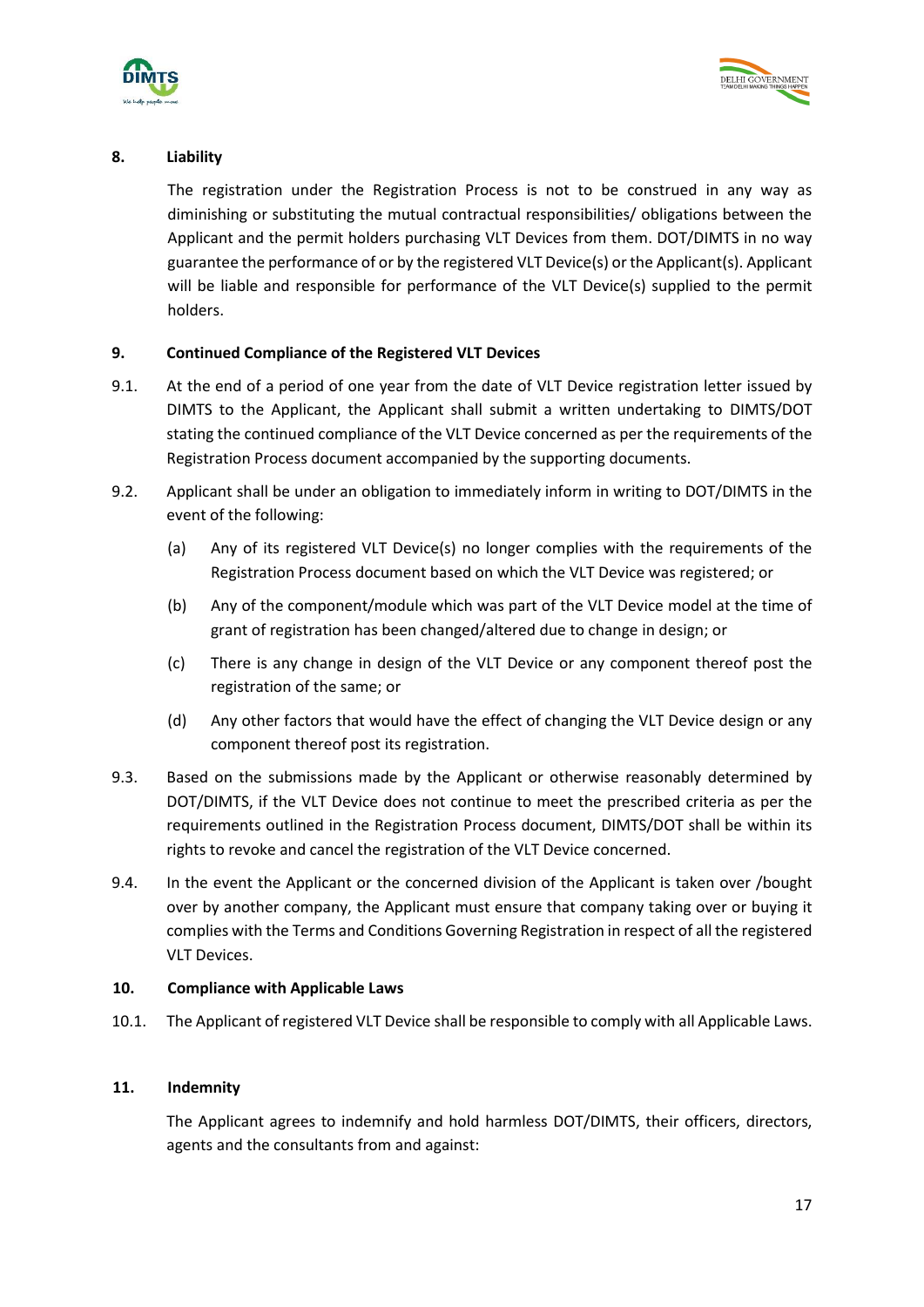



- (a) All third party claims of infringement of patent, trademark/copyright or industrial design rights arising from the use of the supplied software/ hardware and related services or any part thereof.
- (b) All consequences and liabilities arising out of or in any way connected with the Applicant's negligence, fault, nuisance, breach and failure to perform its obligations under or pursuant to the Registration Process.
- (c) Any accident, death, loss of property, damages suffered/caused, injury caused or suffered, or any other claim/s, suit/s or legal proceedings initiated by any person arising out of or in relation to the registered VLT Devices supplied or related services provided by the Applicant.
- (d) The use or misuse by or on behalf of the Applicant/its dealers of the trademark, symbol, logo, or icon of DIMTS/DOT otherwise than in accordance with the Terms and Conditions Governing Registration.

#### **12. Dispute Resolution**

In case of any dispute of technical nature the decision of DIMTS shall be final and binding on Applicant.

Subject to the preceding, any / all disputes arising out of or in any way relating to or concerning this Registration or the Registration Process shall be amicably and promptly settled between the parties. The parties agree that if the efforts of the parties to amicably resolve such differences or dispute(s) fail and no settlement is reached despite such efforts of the parties, then, except where the decision of certain person/DIMTS/DOT has been made final and binding between the parties, the dispute shall be referred to the sole arbitration of the Secretary cum Commissioner, DOT or any other person appointed / nominated by him in this regard. There will be no objection to any such appointment on the ground that the arbitrator so appointed is a Government servant or that he has to deal with matters to which this registration pertains or that in the course of his duties as Government servant, he has expressed views on all or any of the matters in dispute. The decision of the Arbitrator so appointed will be final and binding on both the parties. The venue of Arbitration shall be Delhi and the proceedings shall be held in English under the Arbitration and Conciliation Act 1996.

#### **13. Jurisdiction**

The registration and the process shall be governed by the laws of India and the Courts at Delhi shall have exclusive jurisdiction to adjudicate upon any  $/$  all matter(s) arising from the registration or the process of registration.

#### **14. Notice**

Any notice or other communication to be given by a party to the other under, or in connection with the matters contemplated by or under the registration shall be in writing and shall be delivered by hand/ registered post/ courier at the notified address of the party concerned.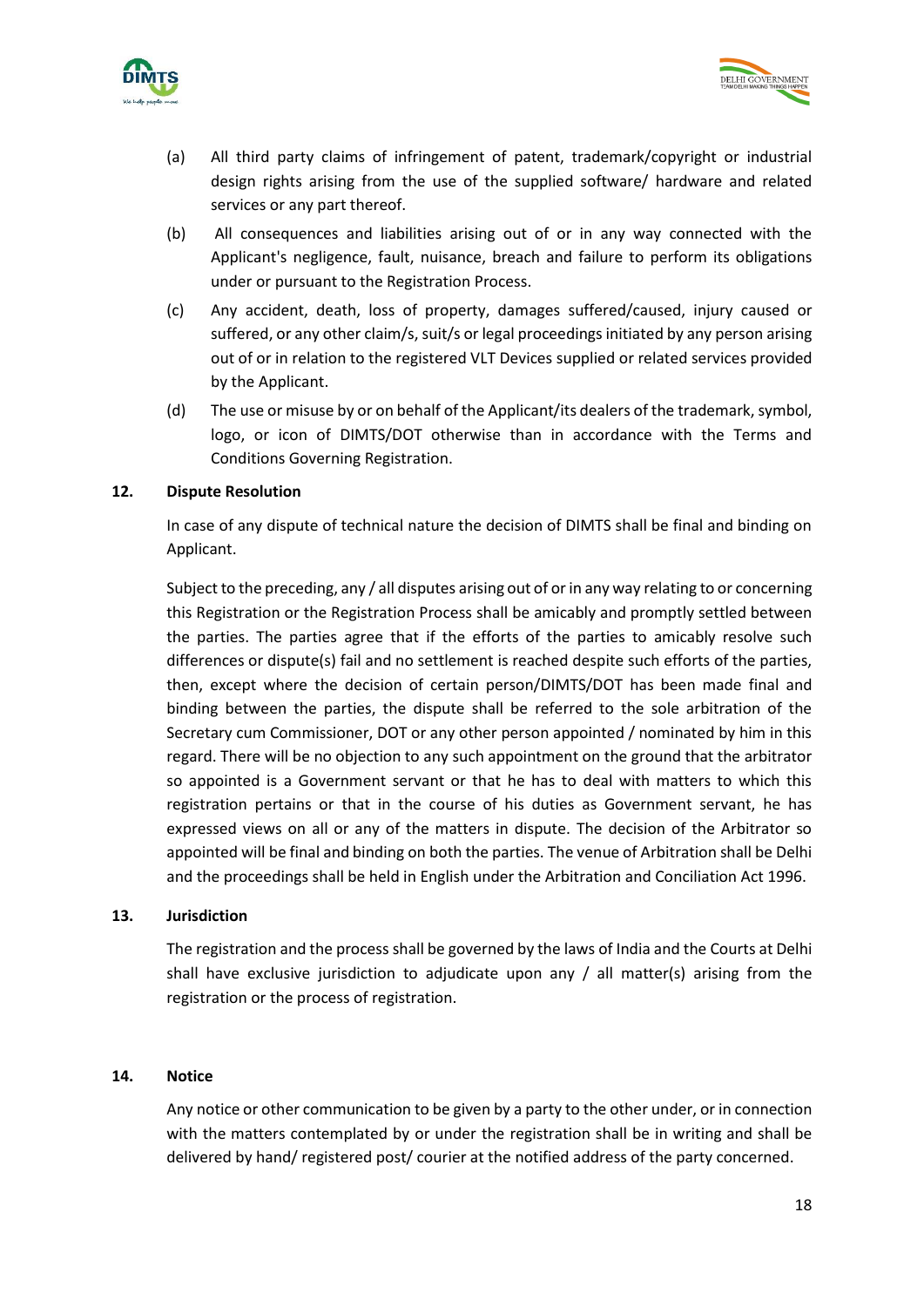



# **15. Prohibition of Assignment**

The registration of VLT Device under this process is not assignable by the Applicant to any third party. If found doing so, it shall result in termination of registration of all its VLT Devices.

#### **16. Language**

All notices required and all other communications, documentation and proceedings which are in any way relevant to the Registration or the Registration Process shall be in writing and in English language.

#### **17. Fraud and Corrupt Practices**

- 17.1. The Applicants and their respective officers, employees, agents and advisers shall observe the highest standard of ethics during the Registration Process. Notwithstanding anything to the contrary contained herein, DOT/DIMTS may (a) reject an Application, and/or (b) cancel the VLT Device Registration, without being liable in any manner whatsoever to the Applicant if it determines that the Applicant has, directly or indirectly or through an agent, engaged in corrupt practice, fraudulent practice, coercive practice, undesirable practice or restrictive practice during or in relation to the Registration Process.
- 17.2. Without prejudice to the rights of the DIMTS/DOT under this clause, if an Applicant is found by the DOT/DIMTS to have directly or indirectly or through an agent, engaged or indulged in any corrupt practice, fraudulent practice, coercive practice, undesirable practice or restrictive practice during the Registration Process, DOT/DIMTS may black list such Applicant and in such event the Applicant shall not be eligible to participate in any tender or RFQ or Registration Process document issued by or on behalf the DOT/DIMTS during the period specified by DOT/DIMTS in this behalf.
- 17.3. For the purposes of this clause, the following terms shall have the meaning hereinafter respectively assigned to them:
	- (a) "corrupt practice" means the offering, giving, receiving, or soliciting, directly or indirectly, of anything of value to influence the actions of any person connected with the Registration Process;
	- (b) "fraudulent practice" means a misrepresentation or omission of facts or suppression of facts or disclosure of incomplete facts, in order to influence the Registration Process;
	- (c) "coercive practice" means impairing or harming or threatening to impair or harm, directly or indirectly, any person or property to influence any person's participation or action in the Registration Process;
	- (d) "undesirable practice" means establishing contact with any person connected with or employed or engaged by the DIMTS/DOT with the objective of canvassing, lobbying or in any manner influencing or attempting to influence the Registration Process; and
	- (e) "restrictive practice" means forming a cartel or arriving at any understanding or arrangement among Applicants with the objective of restricting or manipulating a full and fair competition in or pursuant to the Registration Process.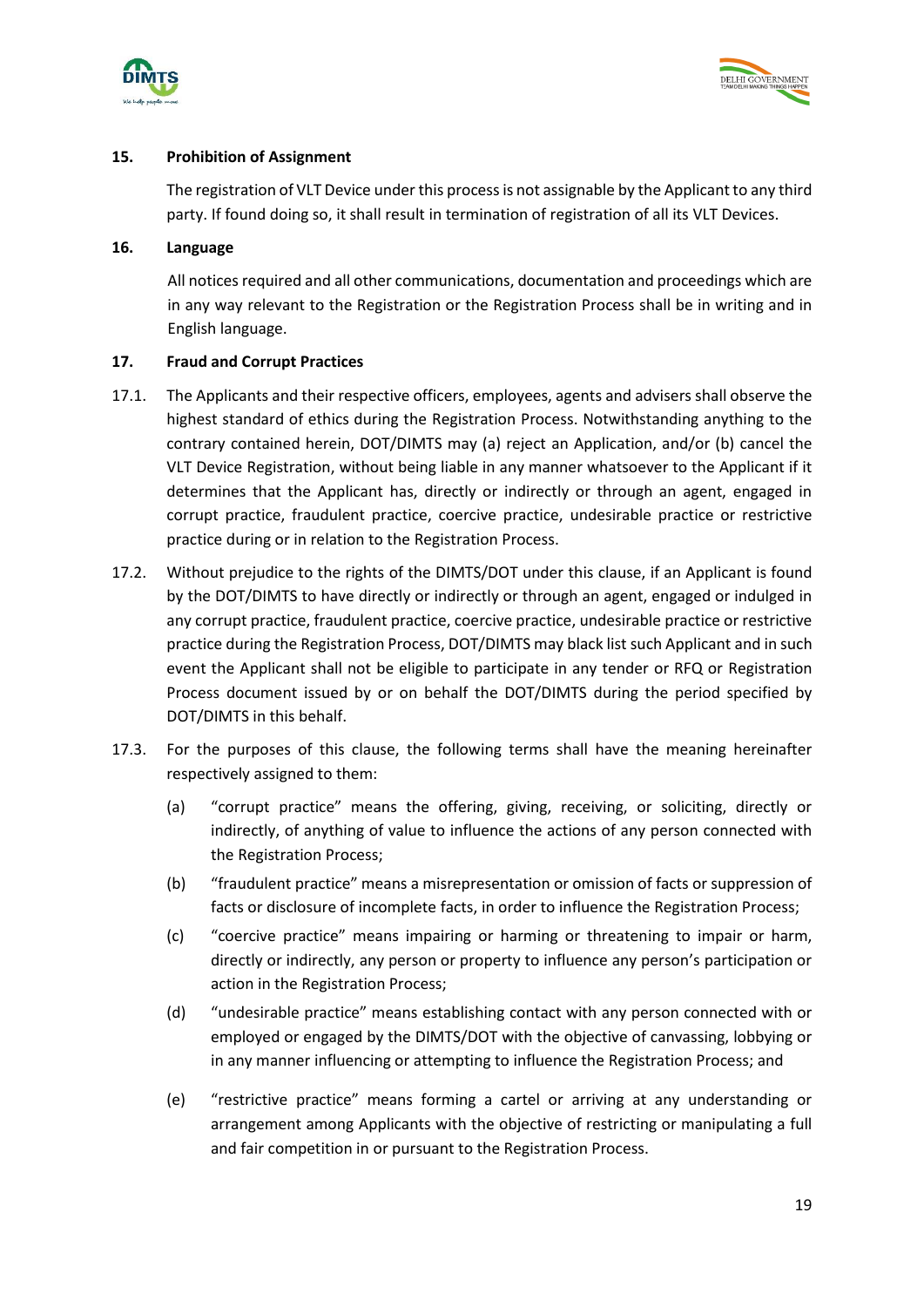



#### **18. Waiver**

- 18.1. Waiver by DOT/DIMTS of any default by the Applicant in the observance and performance of any provision of or obligations of or under the Registration Process or the Terms and Conditions Governing Registration:
	- (a) shall not operate or be construed as a waiver of any other or subsequent default hereof or of other provisions of or obligations under this process;
	- (b) shall not be effective unless it is in writing and executed by a duly authorized representative of the DOT/DIMTS; and
	- (c) shall not affect the validity or enforceability of the Terms and Conditions Governing Registration in any manner.
- 18.2. Neither the failure by DIMTS/DOT to insist, on any occasion, upon the performance of the terms, conditions and provisions of this Registration Process or any obligation hereunder nor time or other indulgence granted by DIMTS/DOT to the Applicant shall be treated or deemed as waiver of such breach or acceptance of any variation or the relinquishment of any such right hereunder.

#### **19. Severability**

If for any reason whatever any provision of the Terms and Conditions Governing Registration is or becomes invalid, illegal or unenforceable or is declared by any court of competent jurisdiction or any other instrumentality to be invalid, illegal or unenforceable, the validity, legality or enforceability of the remaining provisions shall not be affected in any manner, and DOT/DIMTS would at its option either work out new provision to replace such invalid, unenforceable or illegal provision, as nearly as is practicable to such invalid, illegal or unenforceable provision or delete the invalid, illegal or unenforceable provisions and the rest of the terms and conditions shall continue to remain valid and enforceable.

# **20. Use of Trademark / Logo of DIMTS/DOT/GNCTD**

Applicant shall not use the DIMTS/DOT/GNCTD logo or any other trademark, symbol, logo, or icon on or in connection with the registered VLT Devices including those on its packaging, manuals, promotional and/or advertising materials, or for any other purpose without an express written permission from DIMTS/DOT/GNCTD.

#### **21. Successors and Assigns**

This arrangement shall be binding upon and inure to the benefit of DIMTS/DOT and the Applicant being the parties to this arrangement.